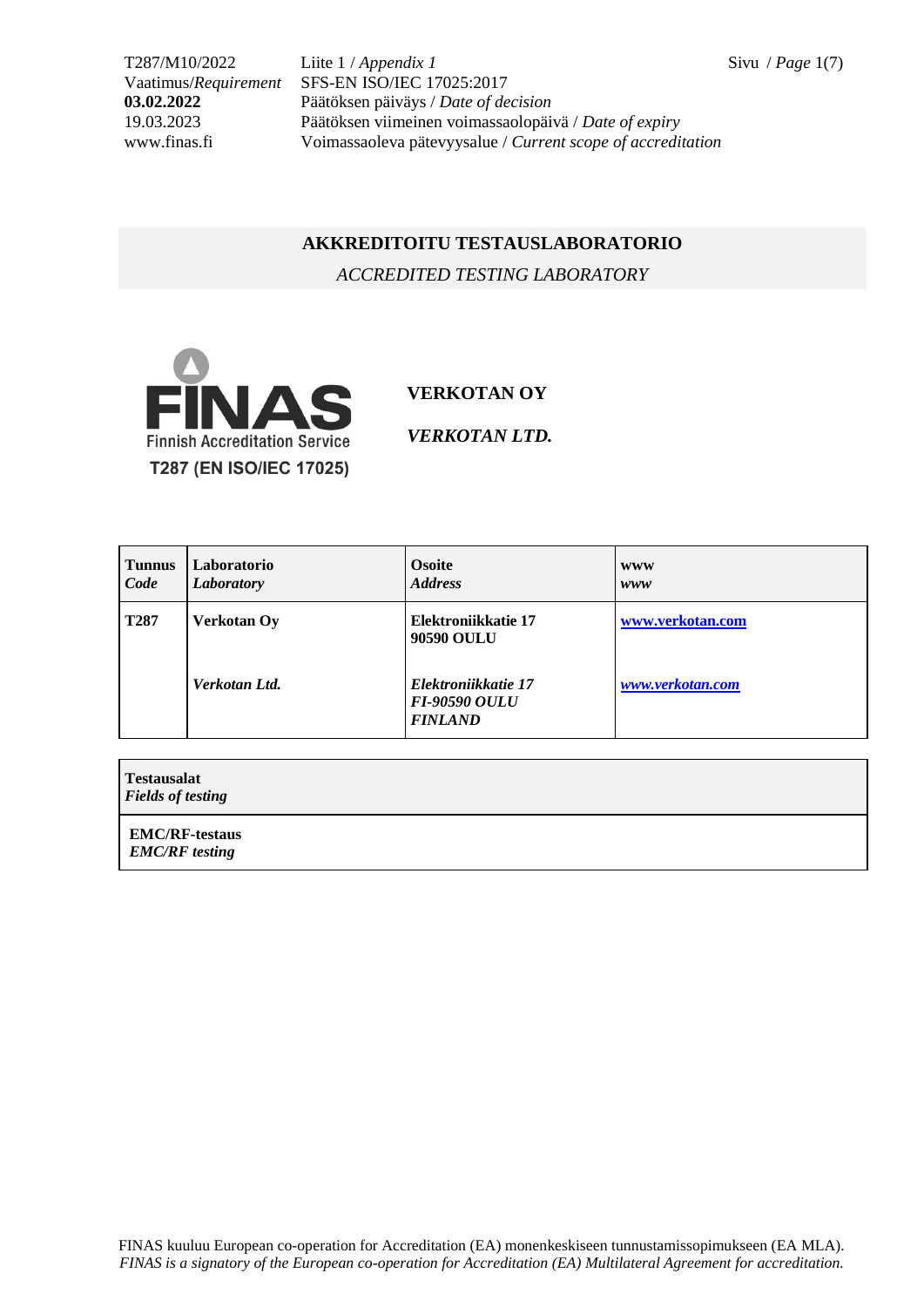T287/M10/2022 Liite 1 / *Appendix 1* Sivu / *Page* 2(7) Vaatimus/*Requirement* SFS-EN ISO/IEC 17025:2017 **03.02.2022** Päätöksen päiväys / *Date of decision* 19.03.2023 Päätöksen viimeinen voimassaolopäivä / *Date of expiry* www.finas.fi Voimassaoleva pätevyysalue / *Current scope of accreditation*

| <b>PÄTEVYYSALUE</b>                                         |                                                                                                                                                                                                                         |                                                                                                               |  |
|-------------------------------------------------------------|-------------------------------------------------------------------------------------------------------------------------------------------------------------------------------------------------------------------------|---------------------------------------------------------------------------------------------------------------|--|
| <b>SCOPE OF ACCREDITATION</b>                               |                                                                                                                                                                                                                         |                                                                                                               |  |
| Testattava materiaali / tuote                               | Testattava komponentti /<br>parametri /ominaisuus                                                                                                                                                                       | Testausmenetelmä / standardi /<br>tekniikka                                                                   |  |
| Material / product tested                                   | Component / parameter /<br>characteristic tested                                                                                                                                                                        | <b>Test method / standard</b><br>specification / techniques                                                   |  |
| <b>EMC/RF-testaus</b><br><b>EMC/RF</b> testing              |                                                                                                                                                                                                                         |                                                                                                               |  |
| Langattomasti kommunikoivat<br>laitteet<br>Wireless devices | Radiated RF Power and<br>Receiver Performance                                                                                                                                                                           | <b>CTIA Test Plan for Wireless</b><br>Device Over-the-Air<br>Performance                                      |  |
| Langattomasti kommunikoivat<br>laitteet<br>Wireless devices | User Equipment (UE) / Mobile<br>Station (MS) Over-The-Air<br>(OTA) antenna performance;<br>Conformance testing                                                                                                          | 3GPP TS34.114                                                                                                 |  |
| Langattomasti kommunikoivat<br>laitteet<br>Wireless devices | Measurements of User<br>Equipment (UE) radio<br>performances for LTE/UMTS<br>terminals; Total Radiated<br>Power (TRP) and Total<br>Radiated Sensitivity (TRS) test<br>methodology                                       | 3GPP TR 37.902                                                                                                |  |
| Langattomasti kommunikoivat<br>laitteet<br>Wireless devices | Measurements of radio<br>performances for UMTS<br>terminals in speech mode                                                                                                                                              | 3GPP TR 25.914                                                                                                |  |
| Wi-Fi-laitteet<br>Wi-Fi Mobile Converged<br>Devices         | <b>RF</b> Performance Evaluation                                                                                                                                                                                        | CTIA/Wi-Fi Alliance Test Plan<br>for RF Performance Evaluation<br>of Wi-Fi Mobile Converged<br><b>Devices</b> |  |
| Langattomasti kommunikoivat<br>laitteet<br>Wireless devices | <b>Guidelines for Limiting</b><br><b>Exposure to Time-Varying</b><br>Electric, Magnetic, and<br>electromagnetic Fields (up to<br>$300$ GHz)                                                                             | <b>ICNIRP</b>                                                                                                 |  |
| Langattomasti kommunikoivat<br>laitteet<br>Wireless devices | <b>EU Council Recommendation of</b><br>12 July 1999 in the limitation of<br>exposure of the general public<br>to electromagnetic fields $(0 Hz$<br>to $300$ GHz)                                                        | 1999/519/EC                                                                                                   |  |
| Langattomasti kommunikoivat<br>laitteet<br>Wireless devices | <b>IEEE Recommended Practice</b><br>for Determining the Peak<br>Spatial-Average Specific<br>Absorption Rate (SAR) in the<br>Human Head from Wireless<br><b>Communications Devices:</b><br><b>Measurement Techniques</b> | <b>IEEE 1528</b>                                                                                              |  |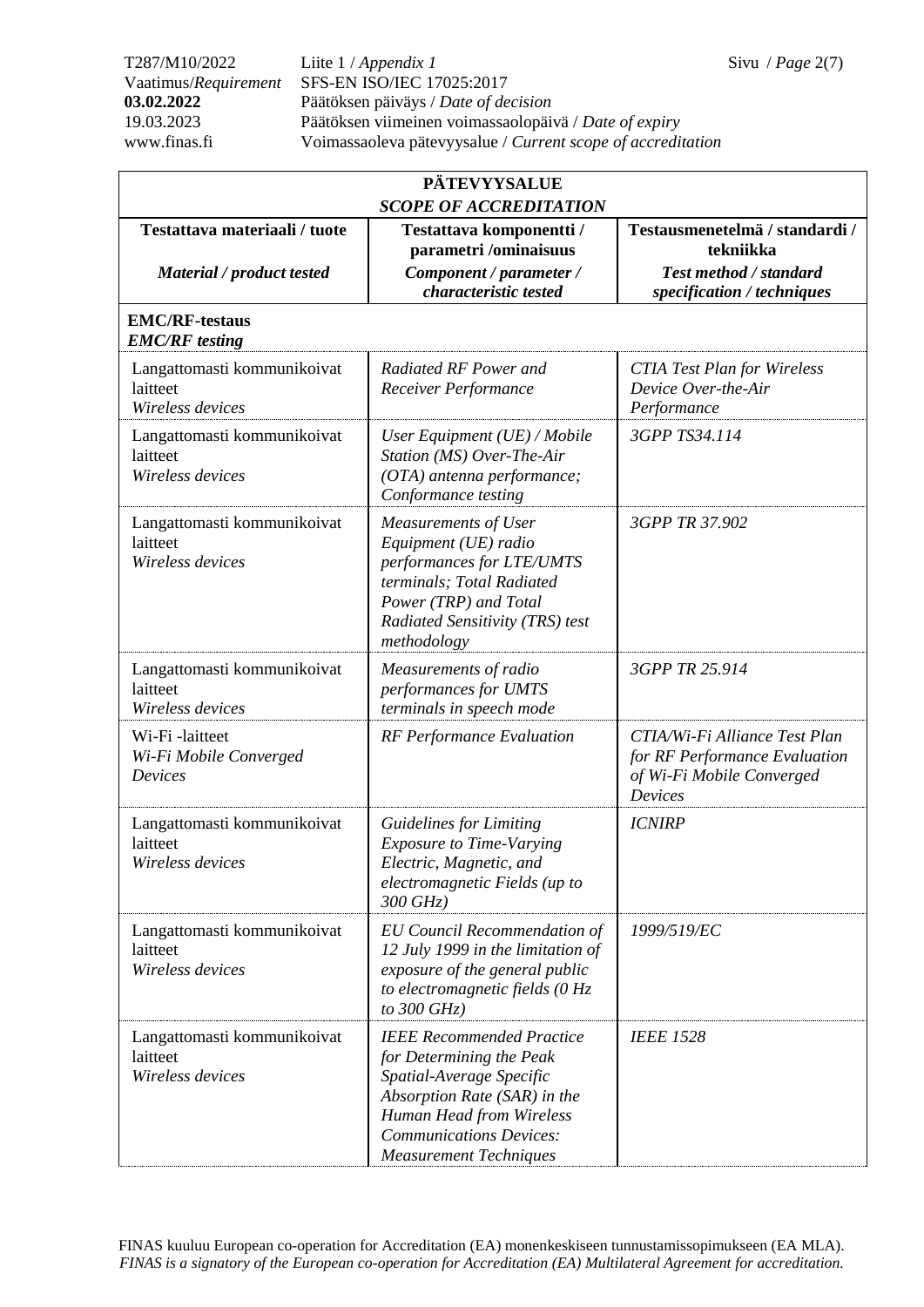T287/M10/2022 Liite 1 / *Appendix 1* Sivu / *Page* 3(7) Vaatimus/*Requirement* SFS-EN ISO/IEC 17025:2017 **03.02.2022** Päätöksen päiväys / *Date of decision* 19.03.2023 Päätöksen viimeinen voimassaolopäivä / *Date of expiry* www.finas.fi Voimassaoleva pätevyysalue / *Current scope of accreditation*

| <b>PÄTEVYYSALUE</b>                                         |                                                                                                                                                                                                                                                                                                                                               |                                             |  |
|-------------------------------------------------------------|-----------------------------------------------------------------------------------------------------------------------------------------------------------------------------------------------------------------------------------------------------------------------------------------------------------------------------------------------|---------------------------------------------|--|
| <b>SCOPE OF ACCREDITATION</b>                               |                                                                                                                                                                                                                                                                                                                                               |                                             |  |
| Testattava materiaali / tuote                               | Testattava komponentti /<br>parametri /ominaisuus                                                                                                                                                                                                                                                                                             | Testausmenetelmä / standardi /<br>tekniikka |  |
| Material / product tested                                   | Component / parameter /                                                                                                                                                                                                                                                                                                                       | Test method / standard                      |  |
|                                                             | characteristic tested                                                                                                                                                                                                                                                                                                                         | specification / techniques                  |  |
| Langattomasti kommunikoivat<br>laitteet<br>Wireless devices | Product standard to<br>demonstrate the compliance of<br>wireless communication devices<br>with the basic restrictions and<br>exposure limit values related to<br>human exposure to<br>electromagnetic fields in the<br>frequency range from 30 MHz<br>to 6 GHz: hand-held and body<br>mounted devices in close<br>proximity to the human body | EN 50566                                    |  |
| Langattomasti kommunikoivat<br>laitteet<br>Wireless devices | Product standard to<br>demonstrate the compliance of<br>wireless communication<br>devices, with the basic<br>restrictions and exposure limit<br>values related to human<br>exposure to electromagnetic<br>fields in the frequency range<br>from 300 MHz to $6$ GHz:<br>devices used next to the ear                                           | EN 50360+A1                                 |  |
| Langattomasti kommunikoivat<br>laitteet<br>Wireless devices | Measurement procedure for the<br>assessment of specific absorption<br>rate of human exposure to radio<br>frequency fields from hand-held<br>and body-mounted wireless<br>communication devices -<br>Part 1528: Human models.<br>instrumentation, and procedures<br>(Frequency range of 4 MHz to 10<br>GHz)                                    | <b>IEC/IEEE 62209-1528</b>                  |  |
| Langattomasti kommunikoivat<br>laitteet<br>Wireless devices | Measurement procedure for the<br>assessment of specific<br>absorption rate of human<br>exposure to radio frequency<br>fields from hand-held and body-<br>mounted wireless<br>communication devices - Part 1:<br>Devices used next to the ear<br>(frequency range of 300 MHz to<br>$6 GHz$ )                                                   | IEC 62209-1<br>EN 62209-1                   |  |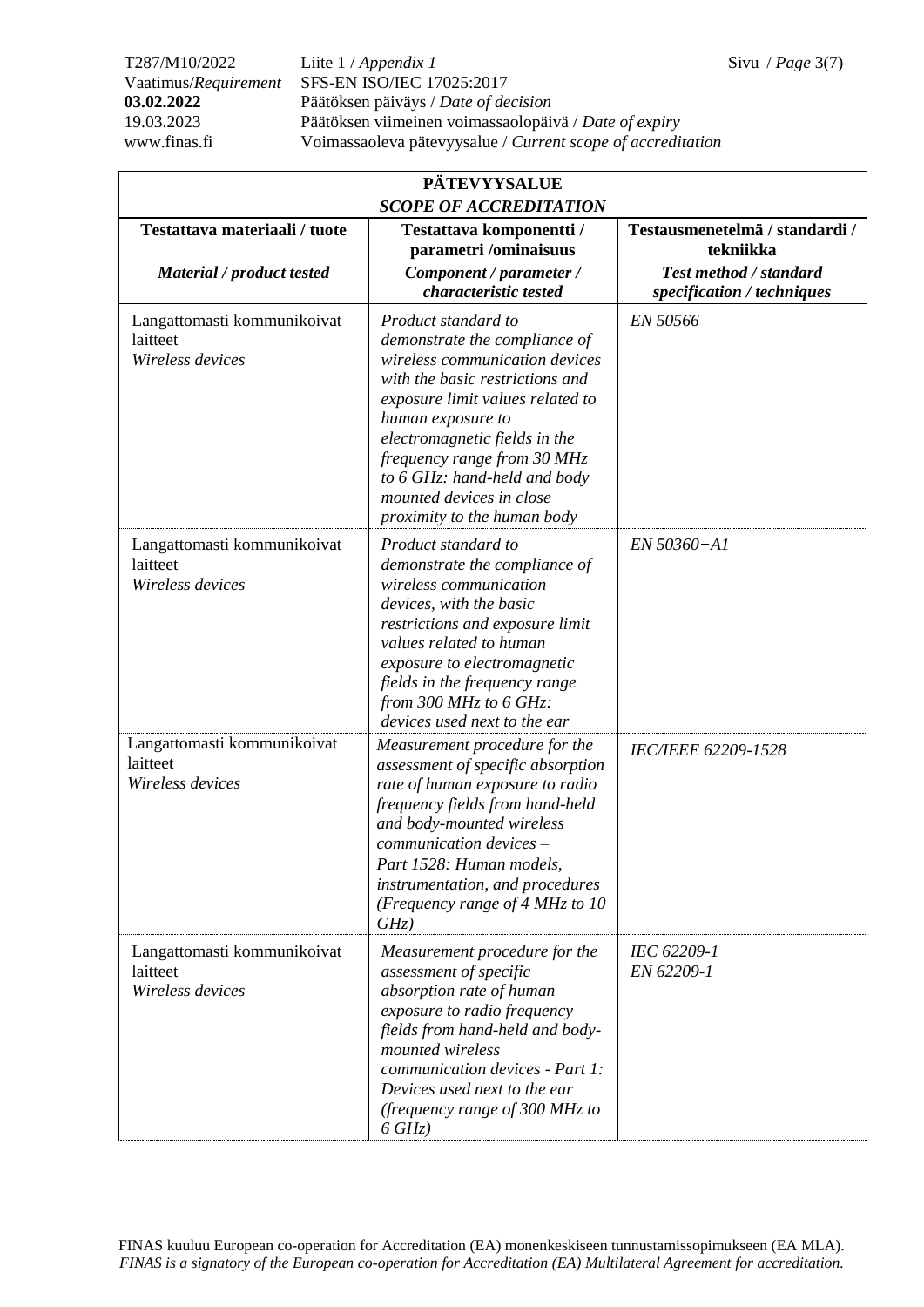T287/M10/2022 Liite 1 / *Appendix 1* Sivu / *Page* 4(7) Vaatimus/*Requirement* SFS-EN ISO/IEC 17025:2017 **03.02.2022** Päätöksen päiväys / *Date of decision* 19.03.2023 Päätöksen viimeinen voimassaolopäivä / *Date of expiry* www.finas.fi Voimassaoleva pätevyysalue / *Current scope of accreditation*

| <b>PÄTEVYYSALUE</b><br><b>SCOPE OF ACCREDITATION</b>        |                                                                                                                                                                                                                                                                                                                                                                                |                                                                                                     |  |
|-------------------------------------------------------------|--------------------------------------------------------------------------------------------------------------------------------------------------------------------------------------------------------------------------------------------------------------------------------------------------------------------------------------------------------------------------------|-----------------------------------------------------------------------------------------------------|--|
| Testattava materiaali / tuote<br>Material / product tested  | Testattava komponentti /<br>parametri /ominaisuus<br>Component / parameter /<br>characteristic tested                                                                                                                                                                                                                                                                          | Testausmenetelmä / standardi /<br>tekniikka<br>Test method / standard<br>specification / techniques |  |
| Langattomasti kommunikoivat<br>laitteet<br>Wireless devices | Human exposure to radio<br>frequency fields from hand-held<br>and body-mounted wireless<br>communication devices -<br>Human models, instrumentation<br>and procedures - Part 2:<br>Procedure to determine the<br>specific absorption rate (SAR)<br>for wireless communication<br>devices used in close proximity<br>to the human body (frequency<br>range of 300 MHz to 6 GHz) | IEC 62209-2<br>EN 62209-2                                                                           |  |
| Langattomasti kommunikoivat<br>laitteet<br>Wireless devices | Assessment of the compliance of<br>low power electronic and<br>electrical equipment with the<br>basic restrictions related to<br>human exposure to<br>electromagnetic fields (10 MHz<br>to $300$ GHz)                                                                                                                                                                          | <b>IEC/EN 62479</b>                                                                                 |  |
| Langattomasti kommunikoivat<br>laitteet<br>Wireless devices | <b>IEEE Recommended Practice</b><br>for Measurements and<br><b>Computations of Radio</b><br>Frequency Electromagnetic<br>Fields with Respect to Human<br><b>Exposure to Such Fields (100</b><br>$kHz - 300$ $GHz$ )                                                                                                                                                            | <b>ANSI/IEEE C95.1</b>                                                                              |  |
| Langattomasti kommunikoivat<br>laitteet<br>Wireless devices | <b>IEEE Recommended Practice</b><br>for Measurements and<br><b>Computations of Radio</b><br>Frequency Electromagnetic<br><b>Fields with Respect to Human</b><br><b>Exposure to Such Fields (100</b><br>$kHz$ -300 GHz)                                                                                                                                                         | <b>ANSI/IEEE C95.3</b>                                                                              |  |
| Langattomasti kommunikoivat<br>laitteet<br>Wireless devices | Assessment of electronic and<br>electrical equipment related to<br>human exposure restrictions for<br>electromagnetic fields (0 Hz -<br>300 GHz)                                                                                                                                                                                                                               | IEC 62311<br>EN 62311                                                                               |  |
| Langattomasti kommunikoivat<br>laitteet<br>Wireless devices | Generic standard for<br>assessment of electronic and<br>electrical equipment related to<br>human exposure restrictions for<br>electromagnetic fields (0 Hz -<br>300 GHz)                                                                                                                                                                                                       | EN 50665                                                                                            |  |

FINAS kuuluu European co-operation for Accreditation (EA) monenkeskiseen tunnustamissopimukseen (EA MLA). *FINAS is a signatory of the European co-operation for Accreditation (EA) Multilateral Agreement for accreditation.*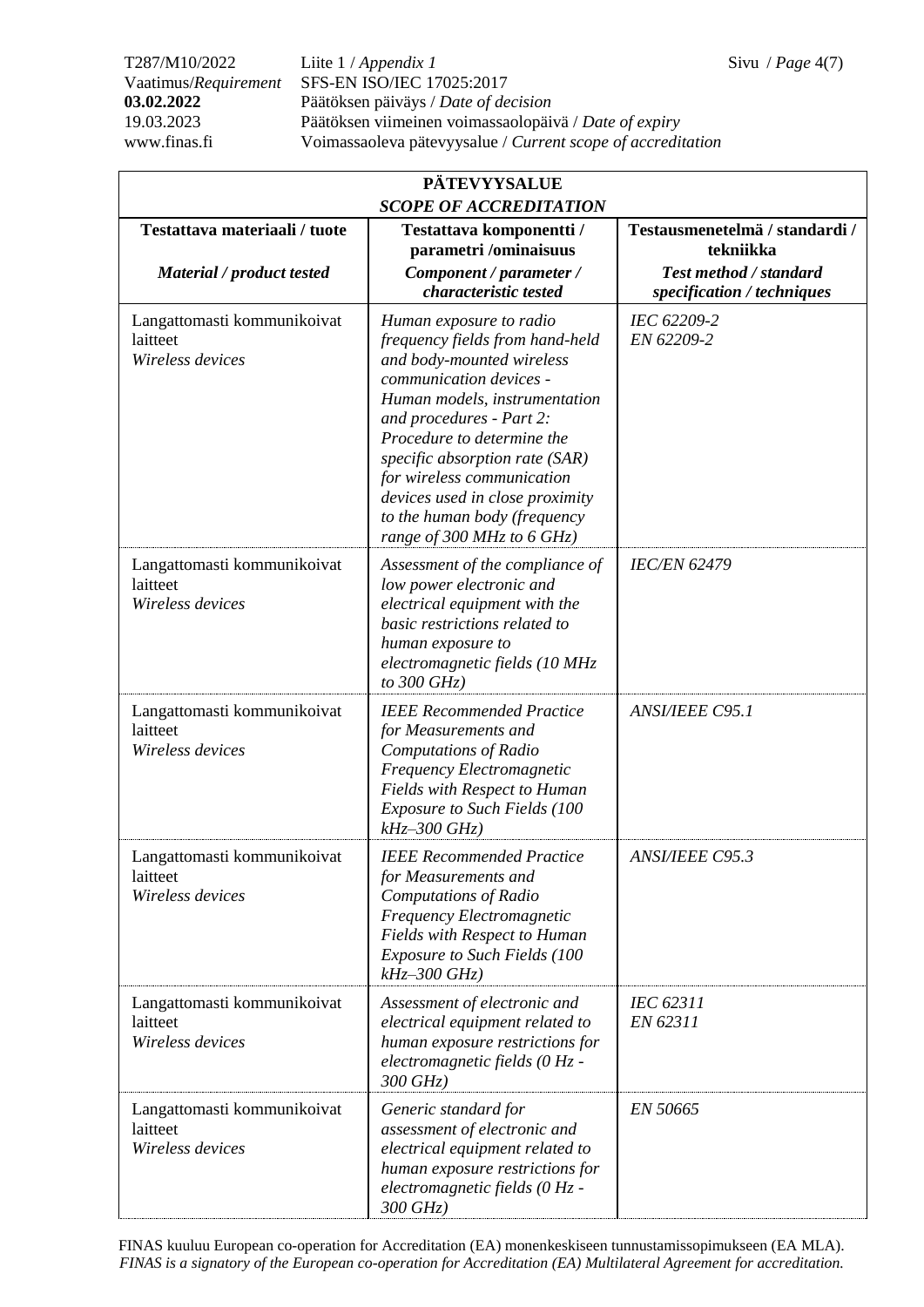T287/M10/2022 Liite 1 / *Appendix 1* Sivu / *Page* 5(7) Vaatimus/*Requirement* SFS-EN ISO/IEC 17025:2017 **03.02.2022** Päätöksen päiväys / *Date of decision* 19.03.2023 Päätöksen viimeinen voimassaolopäivä / *Date of expiry* www.finas.fi Voimassaoleva pätevyysalue / *Current scope of accreditation*

| <b>PÄTEVYYSALUE</b><br><b>SCOPE OF ACCREDITATION</b>        |                                                                                                                                                                                                                                                                                                 |                                                                                                                     |  |
|-------------------------------------------------------------|-------------------------------------------------------------------------------------------------------------------------------------------------------------------------------------------------------------------------------------------------------------------------------------------------|---------------------------------------------------------------------------------------------------------------------|--|
| Testattava materiaali / tuote<br>Material / product tested  | Testattava komponentti /<br>parametri /ominaisuus<br>Component / parameter /<br>characteristic tested                                                                                                                                                                                           | Testausmenetelmä / standardi /<br>tekniikka<br><b>Test method / standard</b><br>specification / techniques          |  |
| Langattomasti kommunikoivat<br>laitteet<br>Wireless devices | <b>Evaluation Procedure for</b><br>Mobile and Portable Radio<br>Transmitters with Respect to<br>Health Canada's Safety Code 6<br>for Exposure of Humans to<br>Radio Frequency Fields                                                                                                            | Measurement: RSS-102 (NS),<br>RSS-102 (SAR) and RSS-102<br>(RF Exp.)                                                |  |
| Langattomasti kommunikoivat<br>laitteet<br>Wireless devices | Supplementary Procedure for<br>Assessing Compliance with<br>RSS-102 Nerve Stimulation<br><b>Exposure Limits</b>                                                                                                                                                                                 | Measurement: SPR-002 (NS)                                                                                           |  |
| Langattomasti kommunikoivat<br>laitteet<br>Wireless devices | <b>Radio Communications</b><br>(Electromagnetic Radiation -<br>Human Exposure) Standard<br>2014                                                                                                                                                                                                 | <b>Australian Communications and</b><br>Media Authority (ACMA)                                                      |  |
| Langattomasti kommunikoivat<br>laitteet<br>Wireless devices | Radiofrequency Radiation<br><b>Exposure Evaluation: Portable</b><br><b>Devices</b>                                                                                                                                                                                                              | 47CFR §2.1093                                                                                                       |  |
| Langattomasti kommunikoivat<br>laitteet<br>Wireless devices | <b>RF</b> Exposure                                                                                                                                                                                                                                                                              | <b>FCC Published RF Exposure</b><br><b>KDB</b> Procedures                                                           |  |
| Langattomasti kommunikoivat<br>laitteet<br>Wireless devices | Specific Absorption Rate (SAR)<br><b>Estimation for Cellular Phone</b>                                                                                                                                                                                                                          | <b>ARIB STD-T56</b>                                                                                                 |  |
| Langattomasti kommunikoivat<br>laitteet<br>Wireless devices | IMT cellular networks;<br>Harmonised Standard for<br><i>access to radio spectrum; Part</i><br>2: CDMA Direct Spread (UTRA<br>FDD) User Equipment (UE)                                                                                                                                           | EN 301908-2, 4.2.14 Receiver<br><b>Total Radiated Sensitivity (TRS)</b><br>and 4.2.15 Total Radiated<br>Power (TRP) |  |
| Langattomasti kommunikoivat<br>laitteet<br>Wireless devices | 3rd Generation Partnership<br>Project; Technical Specification<br>Group Radio Access Network;<br>Universal Terrestrial Radio<br>Access (UTRA) and Evolved<br>Universal Terrestrial Radio<br>$Access (E-UTRA); User$<br>Equipment (UE) Over The Air<br>(OTA) performance;<br>Conformance testing | 3GPP TS 37.544,<br>6. Transmitter Performance and<br>7. Receiver Performance                                        |  |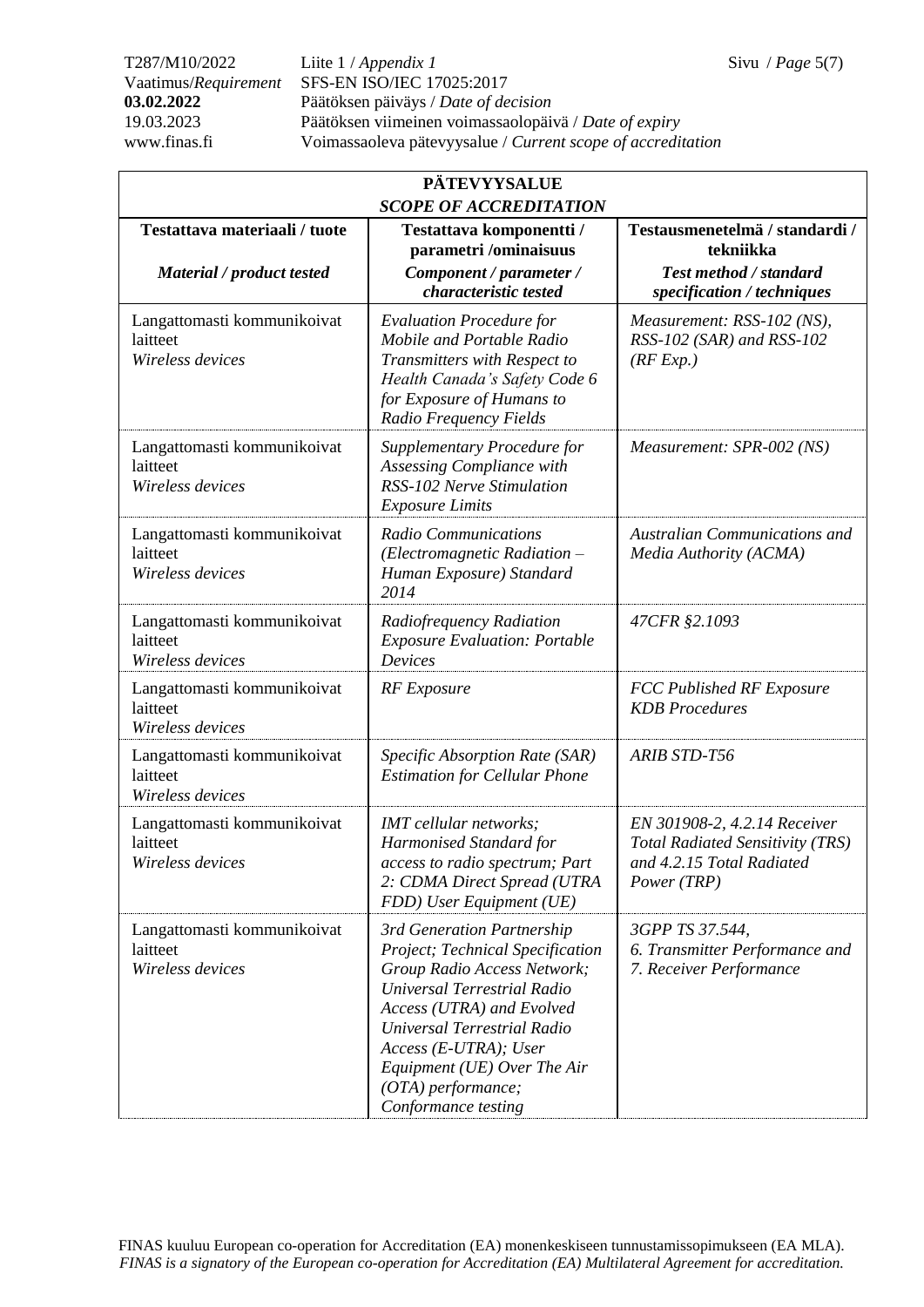T287/M10/2022 Liite 1 / *Appendix 1* Sivu / *Page* 6(7) Vaatimus/*Requirement* SFS-EN ISO/IEC 17025:2017 **03.02.2022** Päätöksen päiväys / *Date of decision* 19.03.2023 Päätöksen viimeinen voimassaolopäivä / *Date of expiry* www.finas.fi Voimassaoleva pätevyysalue / *Current scope of accreditation*

| <b>PÄTEVYYSALUE</b><br><b>SCOPE OF ACCREDITATION</b>                  |                                                                                                                                                                                                                                                                                                                                          |                                                                                                     |  |
|-----------------------------------------------------------------------|------------------------------------------------------------------------------------------------------------------------------------------------------------------------------------------------------------------------------------------------------------------------------------------------------------------------------------------|-----------------------------------------------------------------------------------------------------|--|
| Testattava materiaali / tuote<br>Material / product tested            | Testattava komponentti /<br>parametri /ominaisuus<br>Component / parameter /<br>characteristic tested                                                                                                                                                                                                                                    | Testausmenetelmä / standardi /<br>tekniikka<br>Test method / standard<br>specification / techniques |  |
| Radiolaitteet<br>Radio devices                                        | Product standard to<br>demonstrate the compliance of<br>base station equipment with<br>radiofrequency electromagnetic<br>field exposure limits (110 MHz -<br>$100GHz$ ), when placed on the<br>market                                                                                                                                    | EN 50385                                                                                            |  |
| Radiolaitteet<br>Radio devices                                        | Determination of RF field<br>strength, power density and SAR<br>in the vicinity of<br>radiocommunication base<br>stations for the purpose of<br>evaluating human exposure                                                                                                                                                                | EN 62232<br>IEC 62232                                                                               |  |
| Radiolaitteet<br>Radio devices                                        | Radiofrequency radiation<br>exposure evaluation: Mobile<br>devices.                                                                                                                                                                                                                                                                      | 47 CFR § 2.1091                                                                                     |  |
| Radiolaitteet<br>Radio devices                                        | Generic standard for<br>assessment of low power<br>electronic and electrical<br>equipment related to human<br>exposure restrictions for<br>electromagnetic fields (10 MHz<br>$-300$ GHz)                                                                                                                                                 | EN 50663                                                                                            |  |
| Radiolaitteet<br>Radio devices                                        | Satellite Earth Stations and<br>Systems (SES); Global<br><b>Navigation Satellite System</b><br>(GNSS) receivers; Radio<br>equipment operating in the 1<br>164 MHz to 1 300 MHz and 1<br>559 MHz to 1 610 MHz<br>frequency bands; Harmonised<br>Standard covering the essential<br>requirements of article 3.2 of<br>Directive 2014/53/EU | ETSI EN 303 413, excluding<br>radiated spurious emissions test                                      |  |
| Tukiasema ja oheislaitteet<br>Base station and ancillary<br>equipment | 3rd Generation Partnership<br>Project;<br><b>Technical Specification Group</b><br>Radio Access Network;<br>NR;<br><b>Base Station (BS) conformance</b>                                                                                                                                                                                   | TS38.141-2, 6.2 radiated<br>transmit power and 7.2 OTA<br>sensitivity                               |  |
|                                                                       | testing - Part 2: Radiated<br>conformance testing                                                                                                                                                                                                                                                                                        |                                                                                                     |  |

FINAS kuuluu European co-operation for Accreditation (EA) monenkeskiseen tunnustamissopimukseen (EA MLA). *FINAS is a signatory of the European co-operation for Accreditation (EA) Multilateral Agreement for accreditation.*